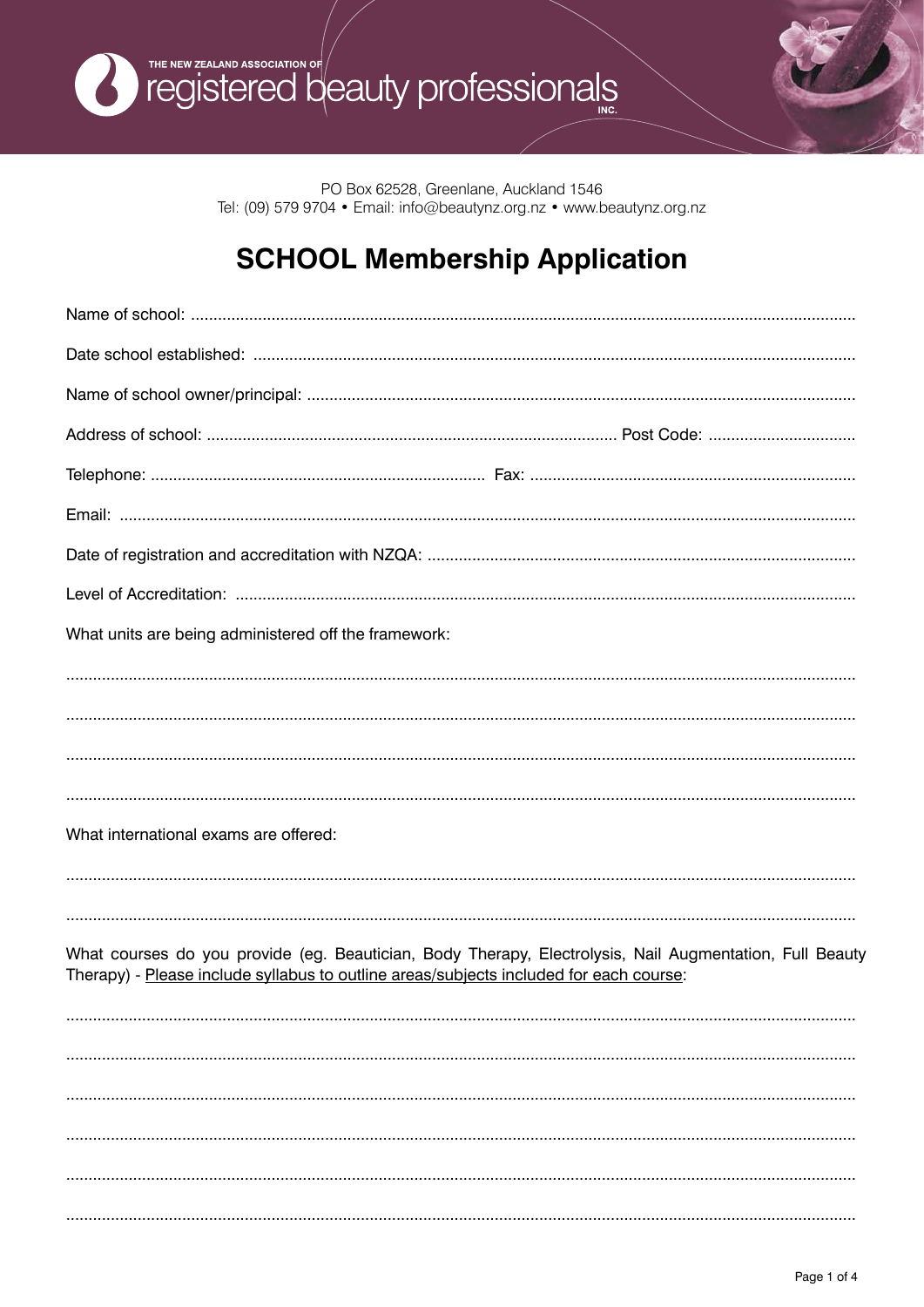#### **FURNITURE Quantity**

#### **TREATMENT EQUIPMENT**

| Vacuum suction - body                 |  |
|---------------------------------------|--|
| Vacuum suction - facial               |  |
|                                       |  |
| G5 massager or similar                |  |
|                                       |  |
|                                       |  |
|                                       |  |
| Strip wax heaters                     |  |
| Paraffin wax heaters                  |  |
| Ultra violet lamps                    |  |
|                                       |  |
|                                       |  |
|                                       |  |
| Magnifying lamps                      |  |
| Electrical epilation - high frequency |  |
| Electrical epilation - blend          |  |
|                                       |  |
| Glass bead sterilisers                |  |
| Other sterilisation method            |  |
|                                       |  |

– give details....................................................................

## **TEACHING RESOURCES**

| Overhead projectors |  |
|---------------------|--|
|                     |  |
|                     |  |
|                     |  |
|                     |  |
|                     |  |
|                     |  |
|                     |  |
|                     |  |

## **TEXTBOOKS USED BY STUDENTS**